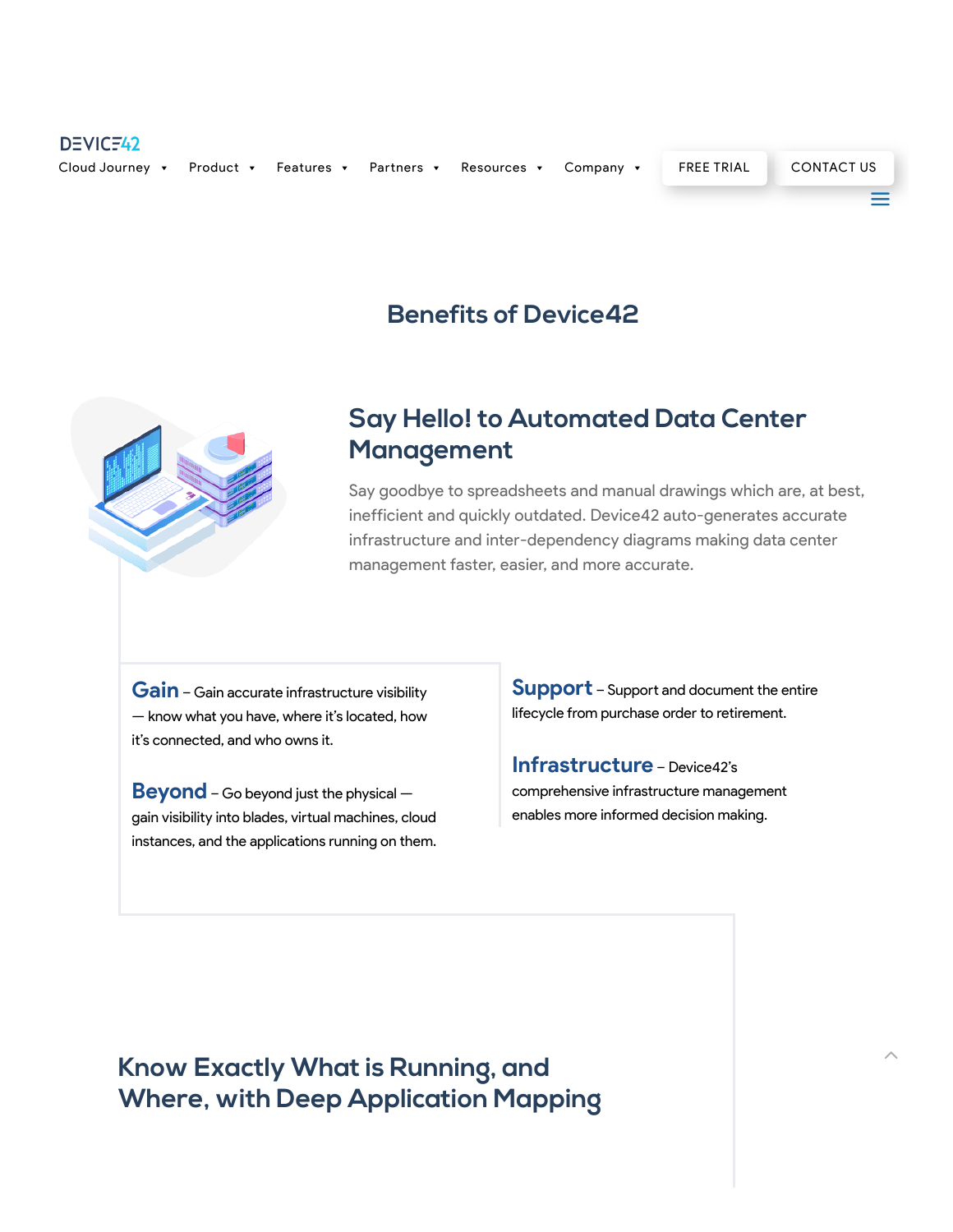**Mapping** - Powerful application mapping tools relate data from various sources.

**Related**– Auto-discovered data is related with imported and input data.

**Components** – Dependency flow diagrams relating application components are automatically generated.

tst02 **Visualize** – IT managers can visualize the application's different parts and interdependencies.  $nh$ -fw-02

RA6

nh-esx-04

nh-win-09

nh-esx-05

nh-win-10

nh-linux-002

nh-linux-01

nh-linux-004

nh-linux-02

Tomcat

nh-linux-1

Main Web DB

nh-linux-00

nh-linux-003

**Chas** – Automaticallygenerated impact charts show the relationships between applications, hardware components, and facilities.



# **Transform IT Anarchy into IT Organization**

Access real-time configuration data to understand where resources are and how those resources are  $\lambda$ <br>being consumed. Support future capacity and growth planning.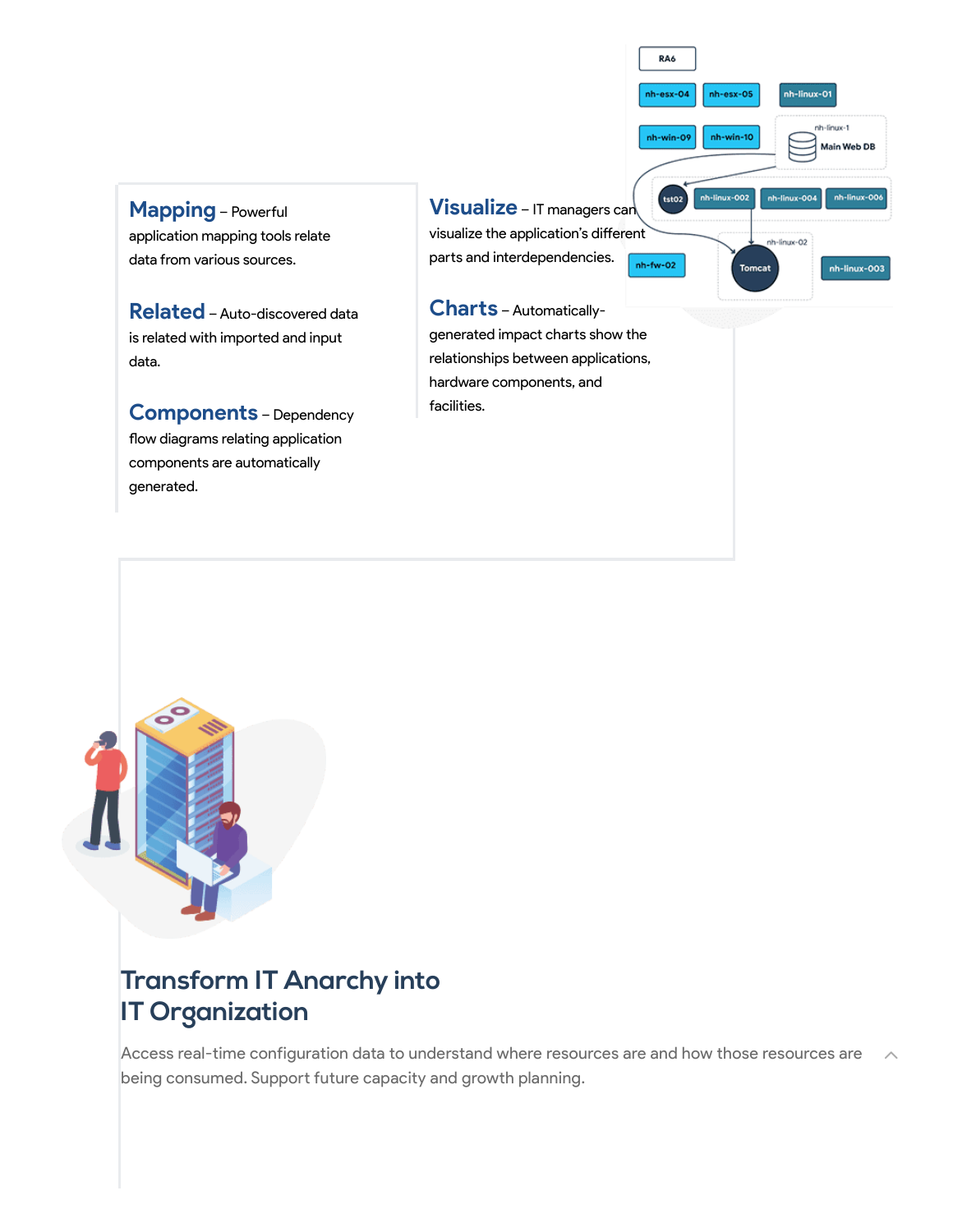**IP Address** – Get the next available IP address (eliminate ping and pray).

**Capacity** – Locate racks with enough space and power capacity to house new servers.

**Affected** – Determine which users are affected by scheduled and unscheduled outages.

**Supported** – Know if a server/OS is still supported, and where to find it.

**Accurate** – Maintain accurate serverswitch port connections.

**Manage** – Accurately manage rack power and cooling capacities.

**Device** – Know device interdependencies and their service relationships.

**Efficiently Manage Growth and Consolidation with Powerful Capacity Planning Tools**



**Rack** – Find available rack capacity with heat maps colored by available units.

**Power** – Ensure power availability at a glance with overlaid  $\sim$  2000 color bars.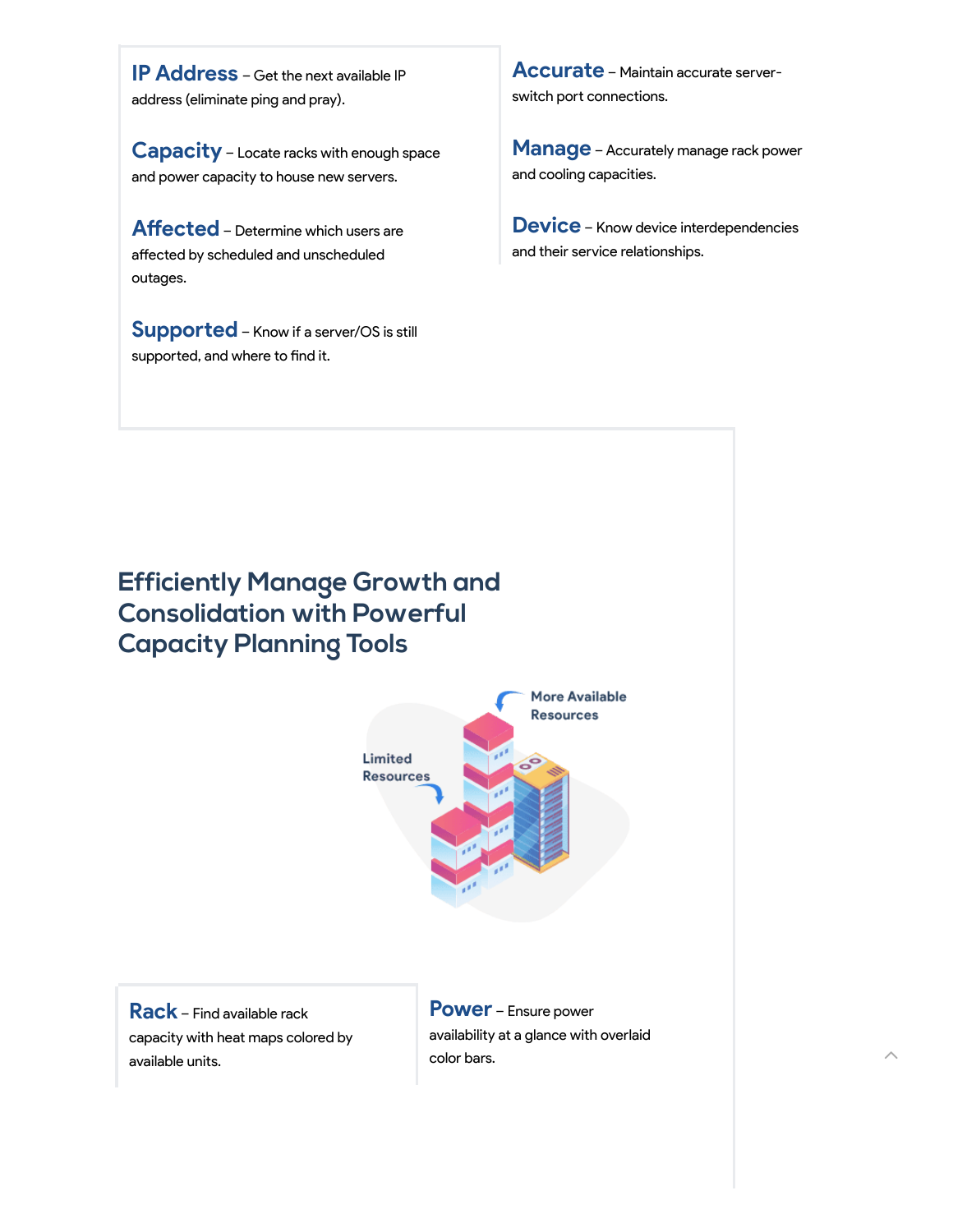Find - Quickly find space, outlets, and power capacity for new equipment with "What-If" scenarios.

**Connections** – Visually ensure all your machines are redundantly connected.

**Hardware** – Easily identify any hardware without redundancy.

**View** – View power consumption, temperature, and humidity over time.

**Data Center** – Locate data center hot spots and eliminate problem areas.

**Repos** – Comprehensive reporting includes abundant preconfigured reports or easily create your own.

**Change** – Instantly repo change history, contracts, rack space availability, and much more.

**Consolidate** – Remove the guesswork — know if you have room to grow, or power and cooling capacity to consolidate.



### **Dramatically Reduce Data Entry**

Increase data center staff productivity. By minimizing or eliminating redundant and low-value data entry, IT staff can spend more time on high-value business initiatives.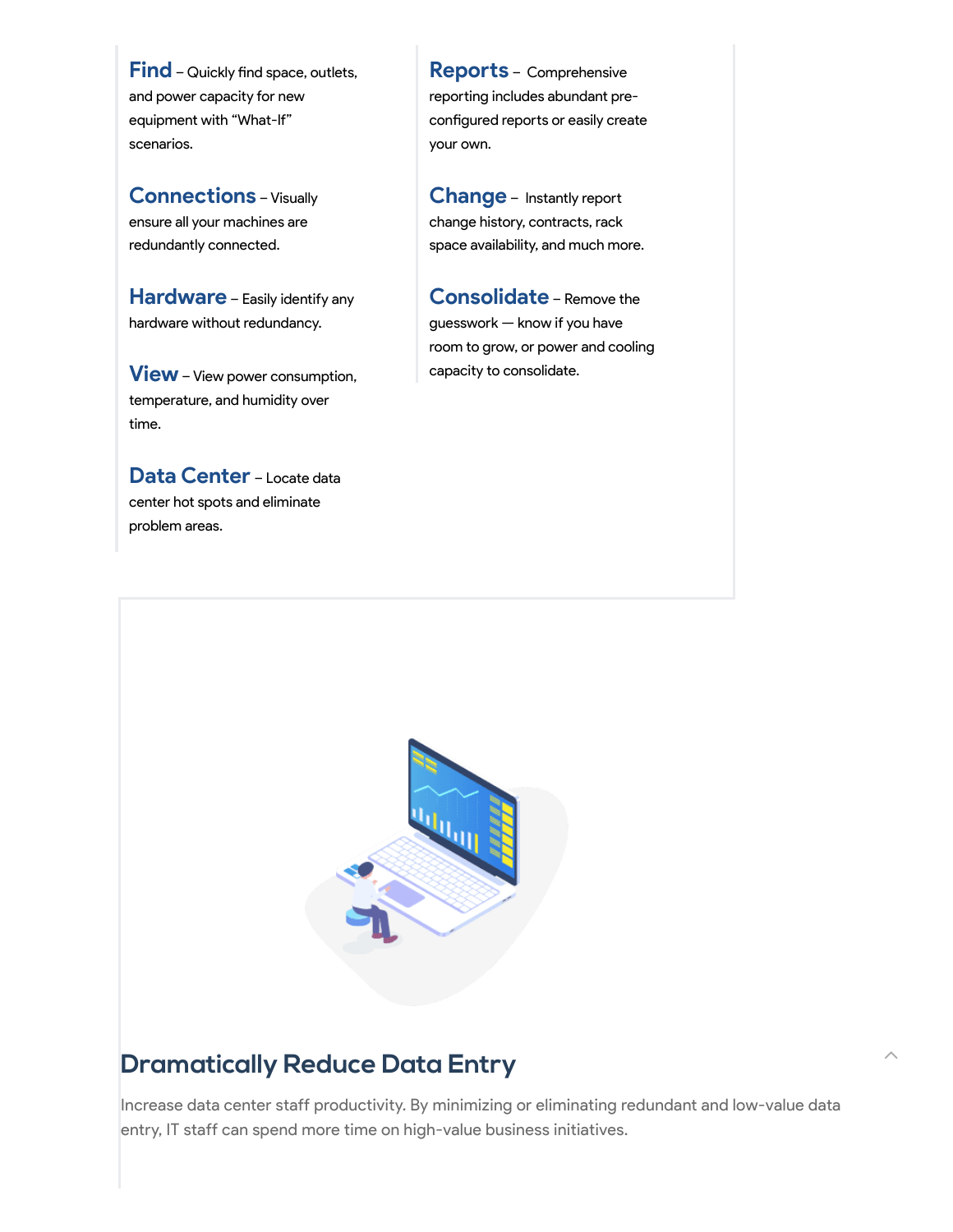**Automatic** – Device42's autodiscovery, import tools, and 3rd-party integrations do a vast majority of the hard work for you.

**API** – All the documentation you could ever want on our open API is available at http://api.device42.com.

**Powerful** – Device42's open and powerful REST API is thoroughly documented, easy to use, and extremely powerful —enabling input and output of data to and from external sources with features like .XLS API imports.

**Better Place** – Freedom from excessive data entry means you can focus on building the next cool thing and making the world a better place!

# **Enhance IT Service Management**

Device42 integrates with many popular 3rd-party tools and imports from almost anywhere!



**Input** – No need to input the same data into multiple systems!

**Information** – Enhance the information in your ticketing system with data from Device42.

**ITSM App** – Out-of-the-box integrations with popular ITSM applications such as JIRA, Confluence, ServiceNow, and Zendesk.

**Automation** – Out-of-thebox integrations with automation platforms like Rundeck, Puppet, and Chef.

 $\hat{\phantom{a}}$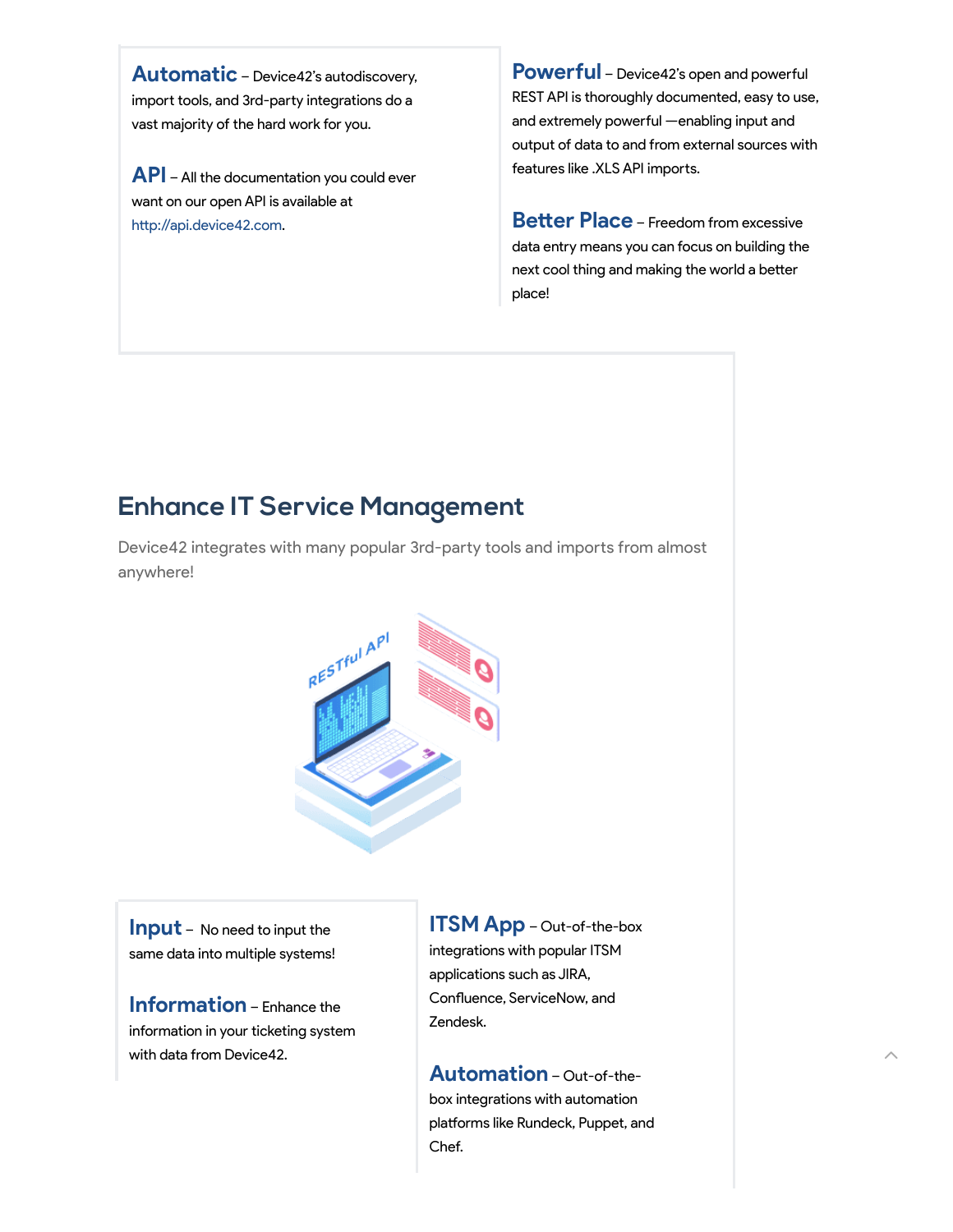### **CMDB Providers** – Impo

data from other CMDB providers like Aperature, Microsoft SCCM, Solarwinds, OpenDCIM, Racktables, Rackmonkey

**Anywhere** – Import from spreadsheets, Visio docs, and anywhere else you can get a .csv file.



# **Effectively Manage Asset Life Cycles**

Make the most out of your budget. Track software and support entitlements, and full hardware asset lifecycles.

### **Purchases** – Record purchases.

**Lifecycle** – Asset lifecycle tracking from the day of purchase to the day it's retired.

**Contract** – Associate <sup>a</sup> service contract with the actual asset it applies to.

**QR Code** – Automatically generate <sup>a</sup> smartphone-readable QR code for physical inventory.

**Planning** – Improve planning with accurate financial data for budgeting and auditing.

**Proactive** – Proactively manage contracts and maintenance renewals with powerful reporting and renewal notices.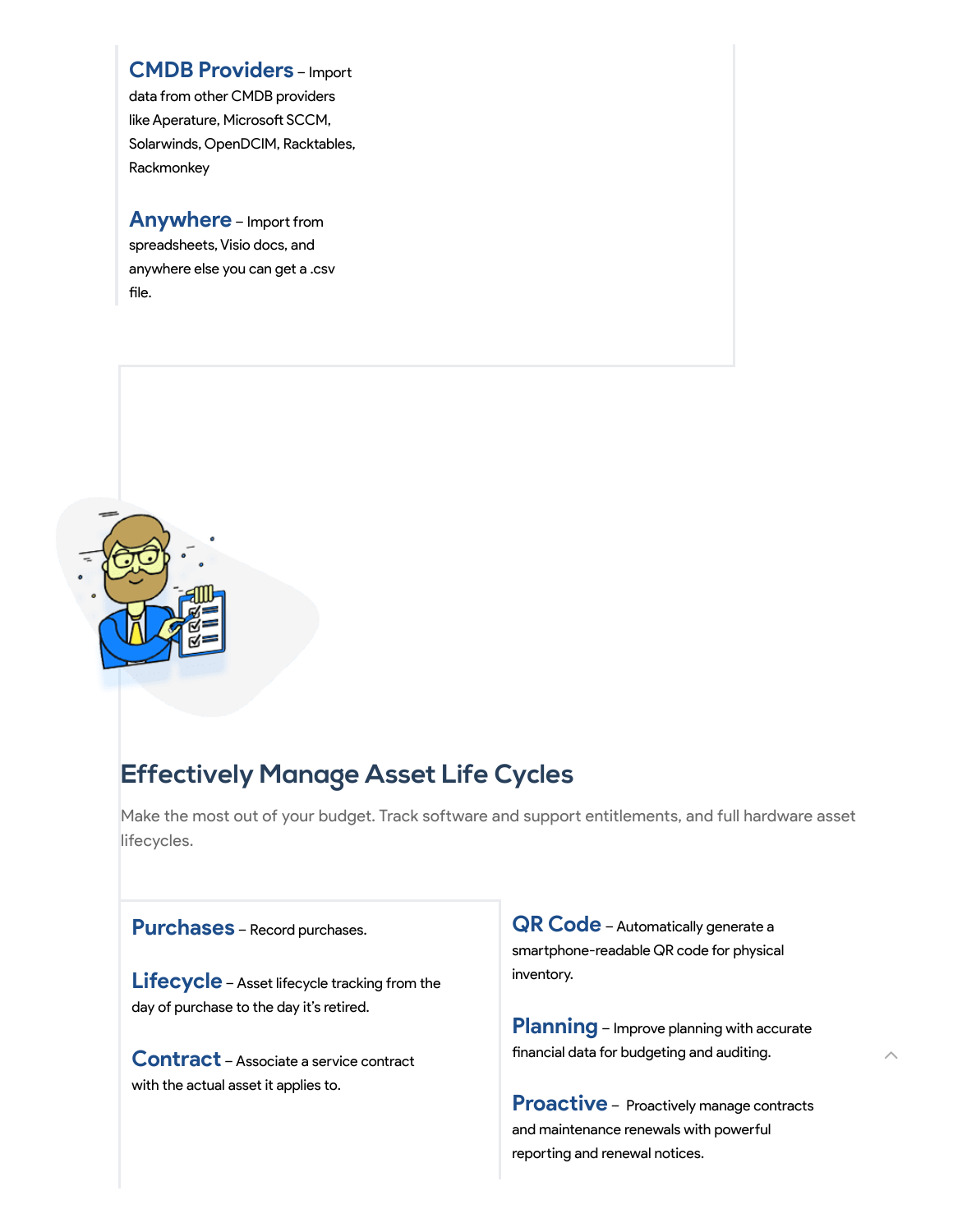**Track Well** – Track software licensing and ensure compliance.

**Eliminate** – Eliminate waste and save

money.

## **Resolve Technical Issues Faster**

**Services** – Improve your IT service delivery with accurate and actionable data.

**Flexible** – Device42 will discover and correlate relationships between physical, logical, and virtual environments - providing a powerful tool for problem solving.

**Ticket Makes** – Attaching the actual device to a ticket makes confusion about which device is being referenced a thing of the past.

**Locate Device** – Locating the device has never been easier when it's attached to a ticket; click the device and get all the relevant details from Device42.

**Emergency** – The next time <sup>a</sup> data center emergency arises, save the day in style!

 $\hat{\phantom{a}}$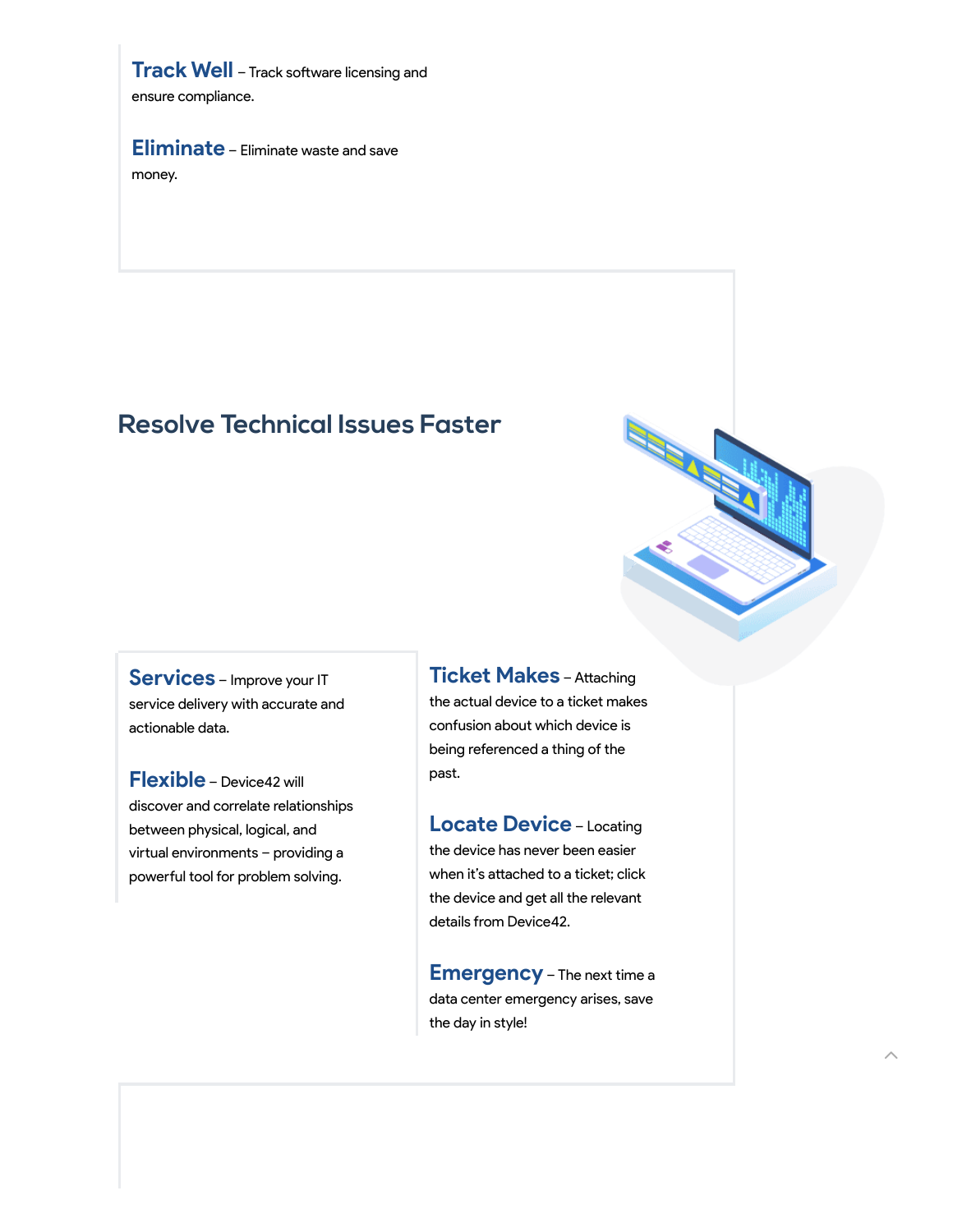## **Centrally Manage Shared Accounts and Passwords**

**Find**– Take control of who has access to what systems

**Ensure** – Ensure that data center teams have the information they need, when they need it

**Very Fast** – Quickly map service accounts and secrets to devices and applications

IP Address Tracking

Patch Panel Cable [Management](https://www.device42.com/patch-panel-cable-management-software/) Software License [Management](https://www.device42.com/features/software-license-management/) SSL Certificate [Management](https://www.device42.com/tours/ssl-certificate-management/) Savings [Calculator](https://www.device42.com/roi_calculator/) ISO27001 [Compliance](https://www.device42.com/tours/iso27001-compliance/)

Inventory [Management](https://www.device42.com/features/it-asset-management/)

[Software](https://www.device42.com/features/ip-address-management/)

Software

**Powerful Control** – Protect account and password information with granular access controls

**Locate** – Track password views, expiration dates, and password changes

**Happiness** – And yes…keep the auditors happy, happy, happy!

### **SOLUTIONS**

#### [Application](https://www.device42.com/features/application-mappings/) Mappings

[CMDB](https://www.device42.com/features/cmdb/) for the Cloud Era

[Comprehensive](https://www.device42.com/features/device-discovery/) Auto-**Discovery** 

Cloud [Recommendation](https://www.device42.com/features/cloud-recommendation-engine/) Engine

[Enterprise](https://www.device42.com/features/enterprise-password-management/) Password Vault

[DCIM](https://www.device42.com/features/data-center-management/) with REST APIs

Data Center Power [Management](https://www.device42.com/data-center-power-management/)

IP Address [Management](https://www.device42.com/features/ip-address-management/)

[Solution](https://www.device42.com/tours/) Tours

**PARTNERS**

Find [Partner](https://www.device42.com/find-partner/)

API [Documentation](https://api.device42.com/)

[Blog](https://www.device42.com/blog/)

**NAVIGATION**

[Contact](https://www.device42.com/contact/) Us

**QUICK**

[Documentation](https://docs.device42.com/)

Try it [Free](https://www.device42.com/download/) Use [Cases](https://www.device42.com/use-cases/)

End User License [Agreement](https://www.device42.com/eula/)

#### **COMPARE**

BMC [Atrium](https://www.device42.com/vs/bmc-atrium/) BMC [Discovery](https://www.device42.com/vs/bmc-discovery/) HP [uCMDB](https://www.device42.com/vs/hp-ucmdb/) [Infoblox](https://www.device42.com/vs/infoblox/) IPAM [Nlyte](https://www.device42.com/vs/nlyte/) RISC [Networks](https://www.device42.com/vs/risc-networks/) [Racktables](https://www.device42.com/vs/racktables/) [ServiceNow](https://www.device42.com/vs/servicenow/) [SolarWinds](https://www.device42.com/vs/solarwinds/) IPAM [Sunbird](https://www.device42.com/vs/sunbird/) DCIM

 $\hat{\phantom{a}}$